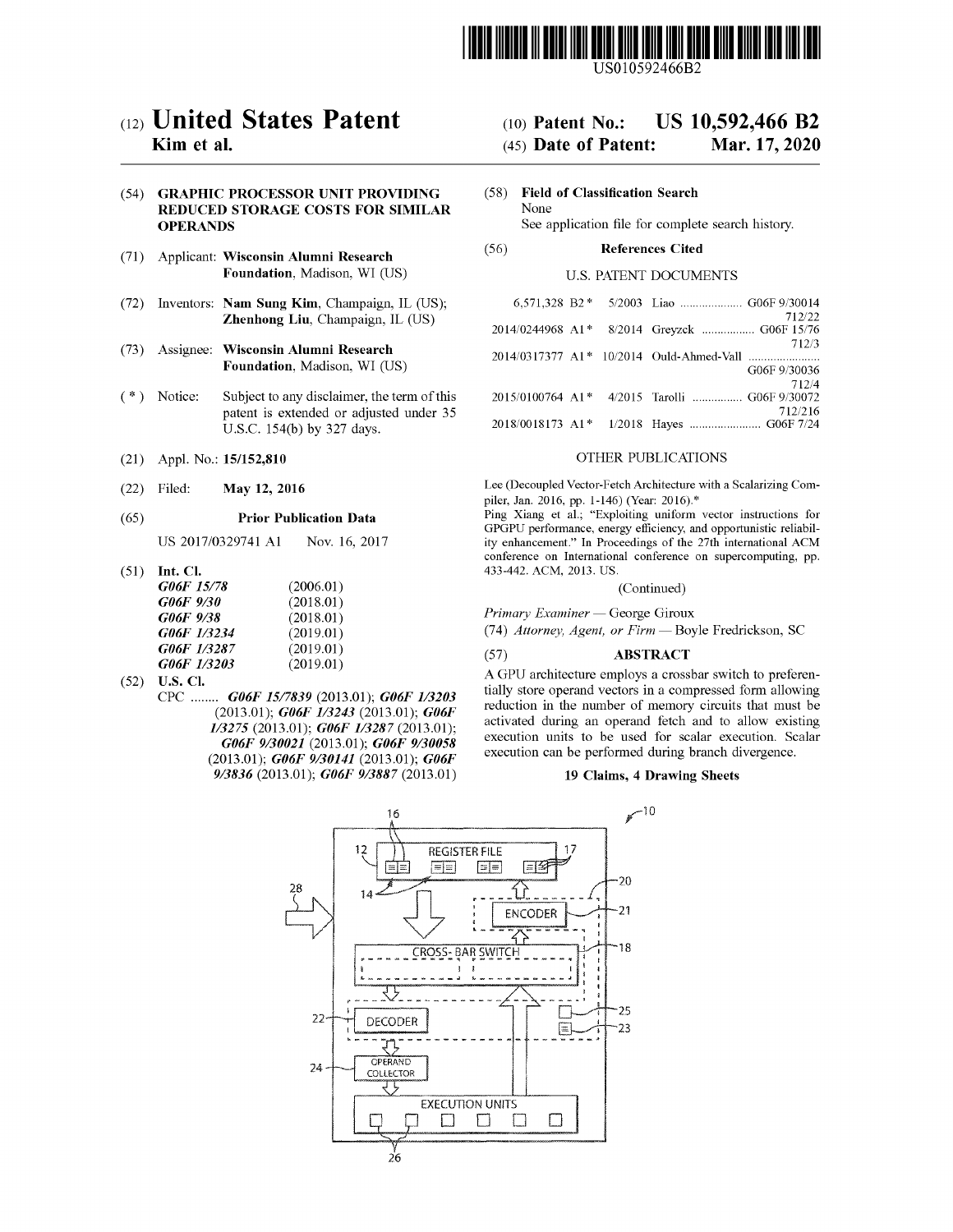# (56) **References Cited**

# OTHER PUBLICATIONS

Yunsup Lee et al.; "Convergence and scalarization for data-parallel architectures." In Proceedings of the 2013 IEEE/ ACM International Symposium on Code Generation and Optimization (CGO), pp. 1-11. IEEE Computer Society. 2013. US.

Yi Yang et al.; "A Case for a Flexible Scalar Unit in SIMT Architecture." In Parallel arid Distributed Processing Symposium, 2014 IEEE 28th International, pp. 93-102. IEEE, 2014. US.

Syed Zohaib Gilani et al. "Power-efficient computing for computeintensive GPGPU applications." In High Performance Computer Architecture (HPCA2013). 2013 IEEE 19th International Symposium on, pp. 330-341, IEEE, 2013. US.

\* cited by examiner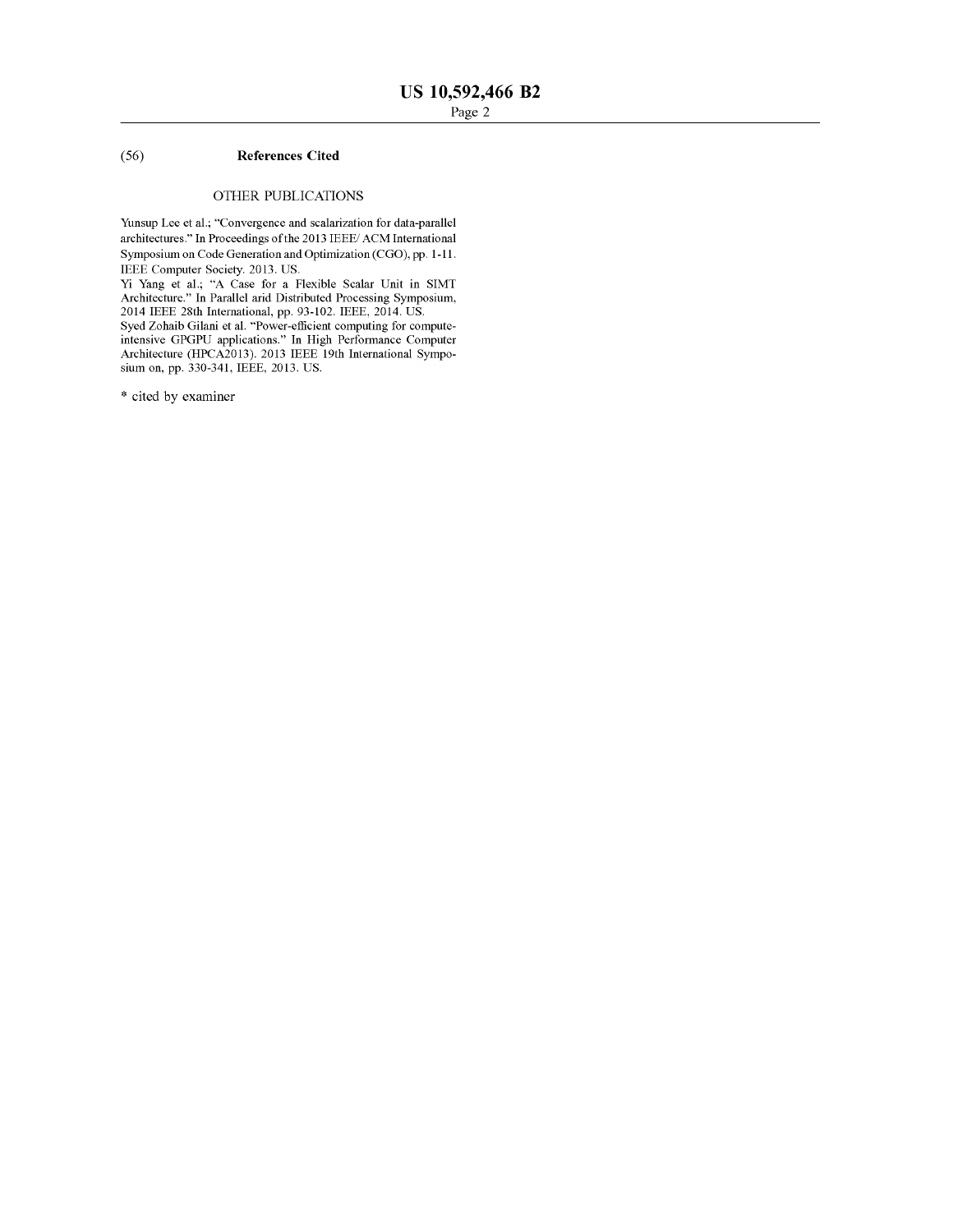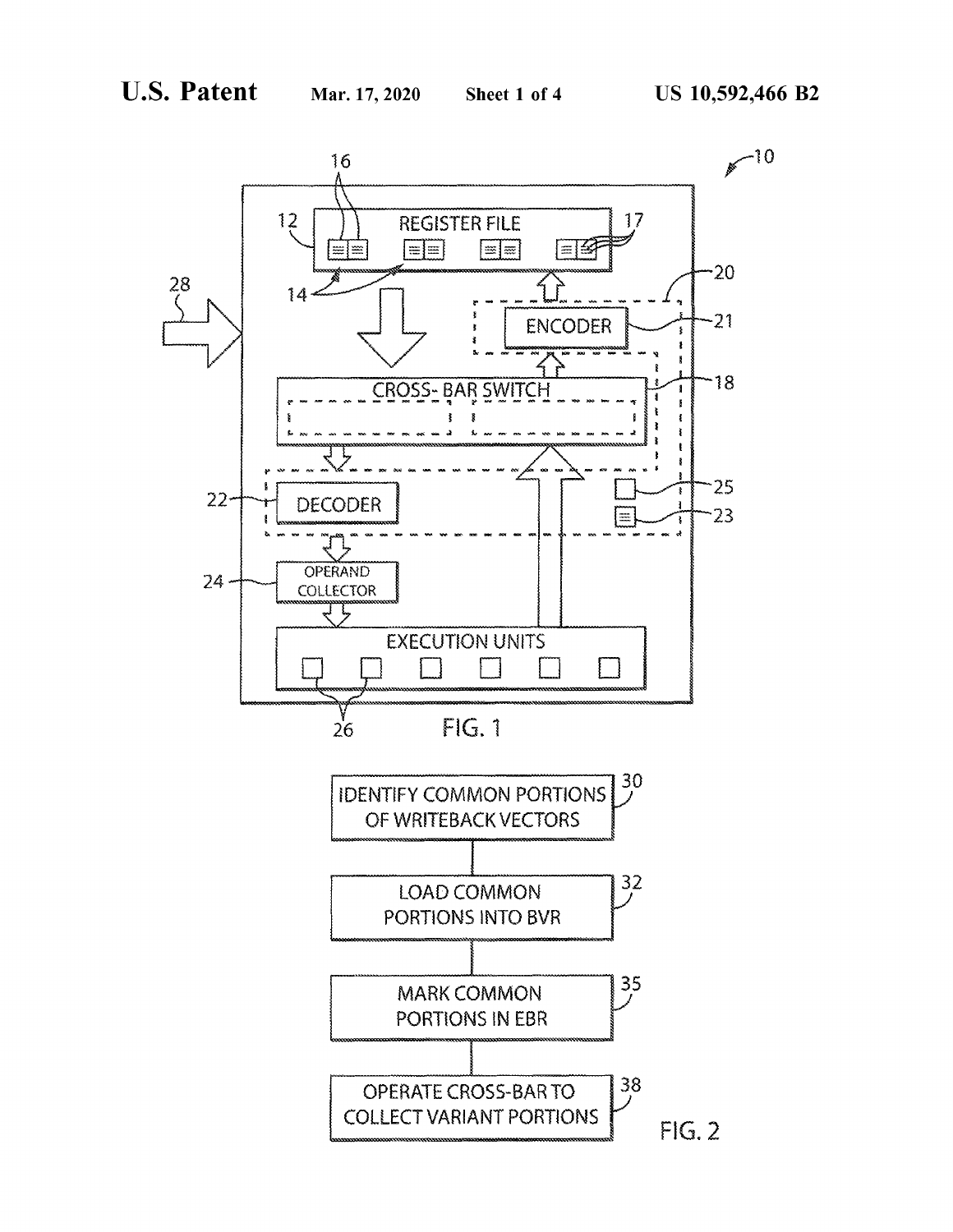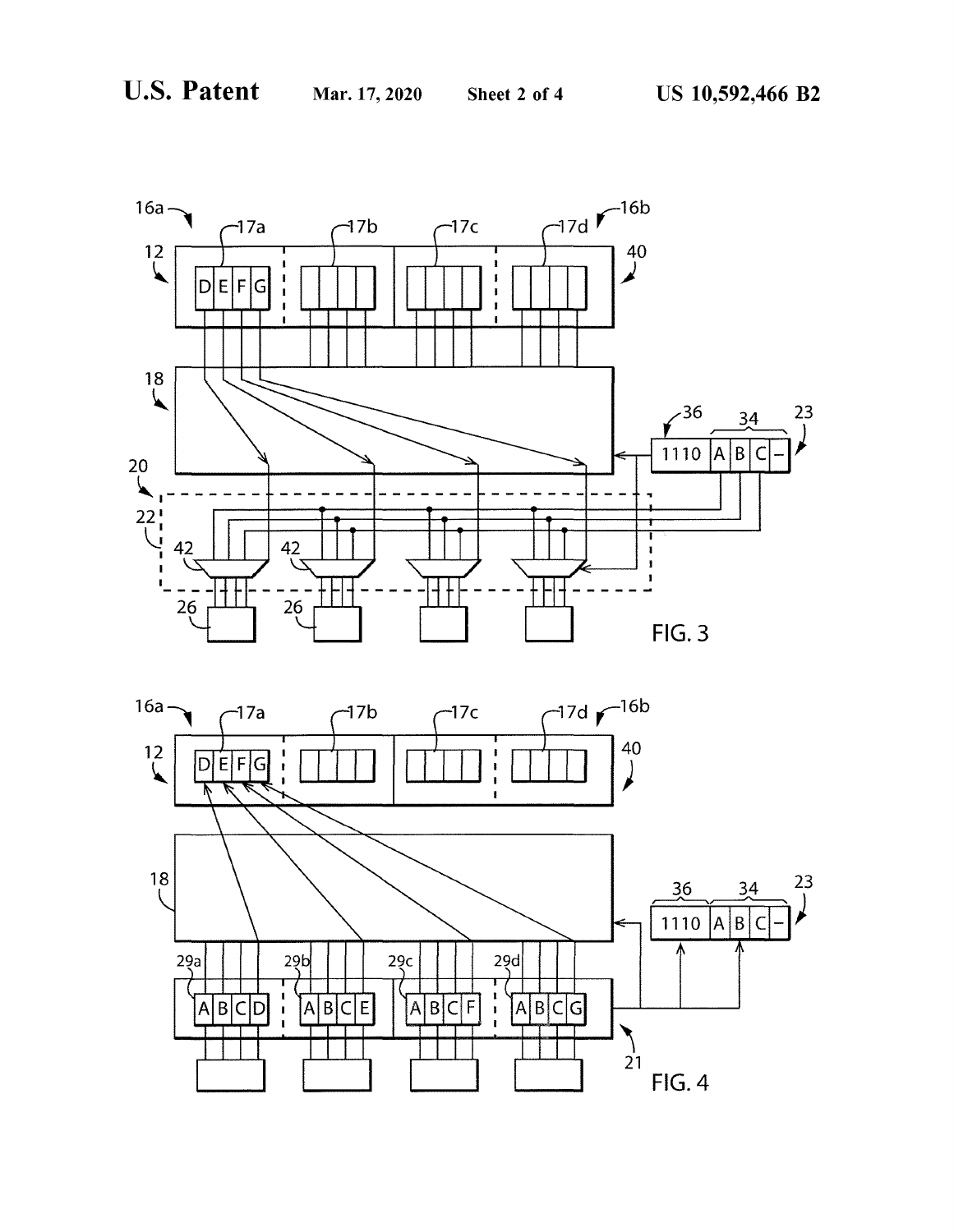

FIG. 5



FIG. 6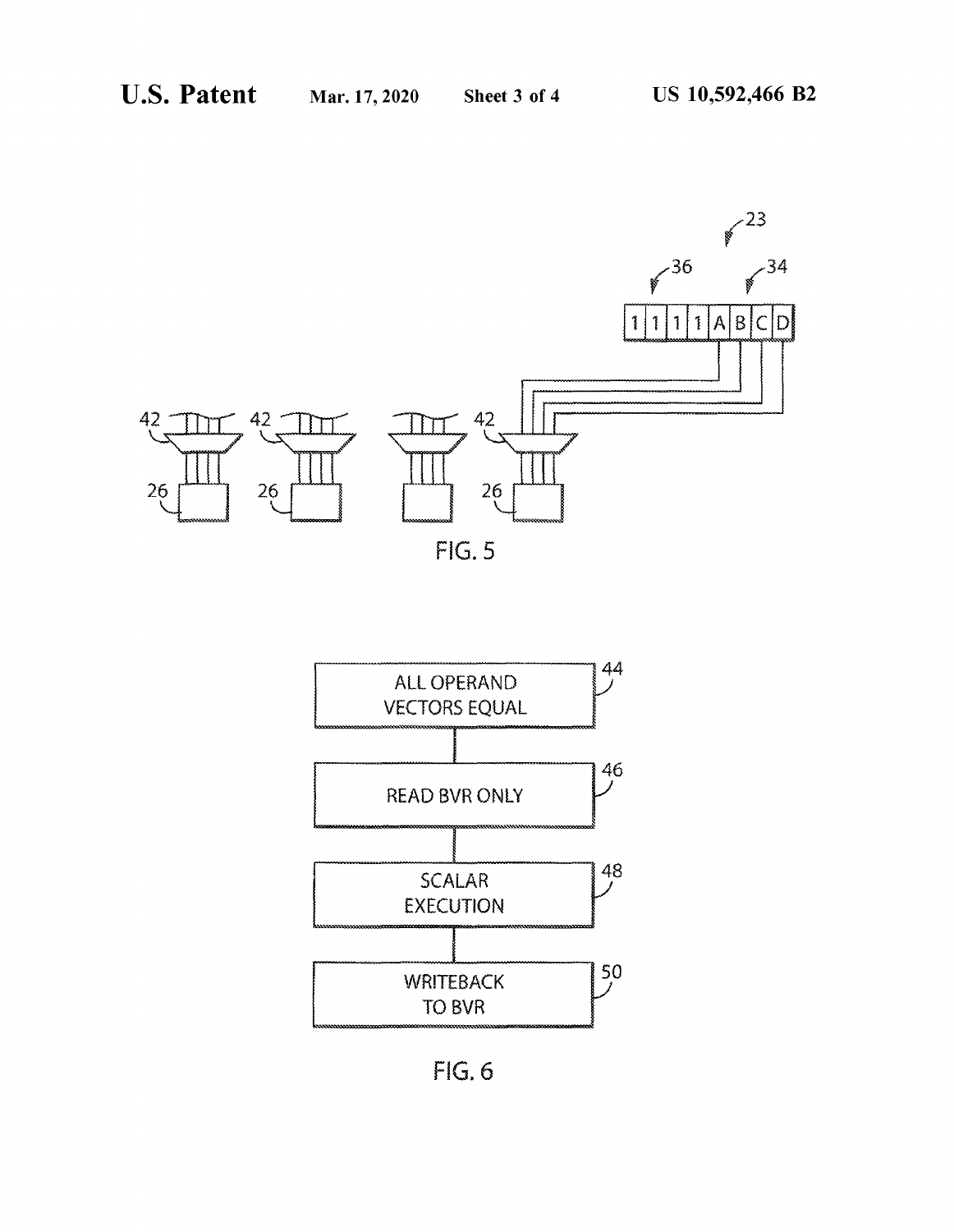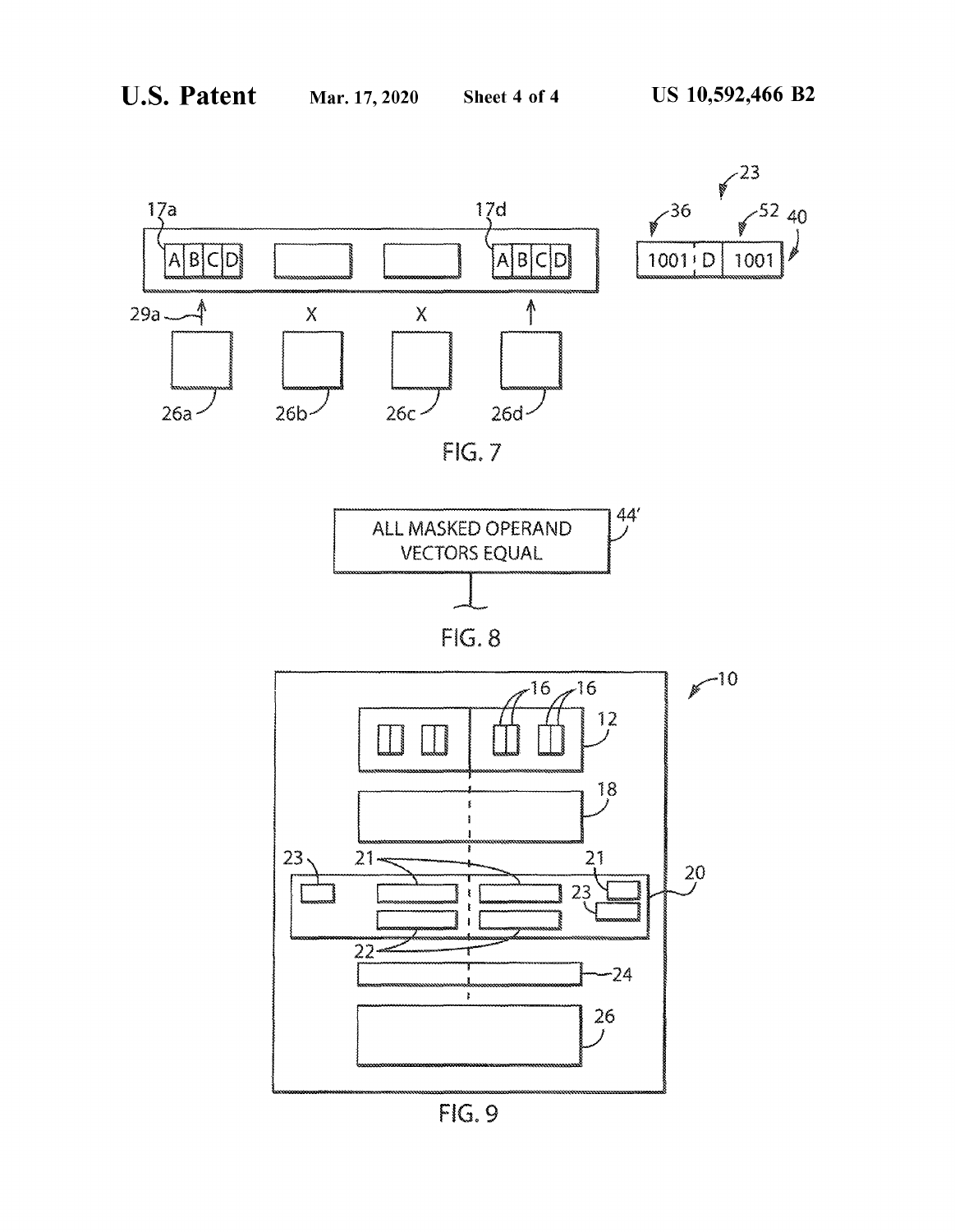# **GRAPHIC PROCESSOR UNIT PROVIDING REDUCED STORAGE COSTS FOR SIMILAR OPERANDS**

# STATEMENT REGARDING FEDERALLY SPONSORED RESEARCH OR DEVELOPMENT

This invention was made with government support under 1217102 and 0953603 awarded by the National Science Foundation. The government has certain rights in the inven- <sup>10</sup> tion.

### CROSS REFERENCE TO RELATED APPLICATION

#### Background of the Invention

The present invention relates to computer architectures and in particular to GPU-type architectures providing single

A graphics processing unit (GPU) is an electronic computer architecture originally intended for graphics processing but also used for general purpose computing. In a GPU, a single instruction can execute simultaneously in multiple threads accessing different data (for example, image data). 25 Typically a GPU provides a large number of execution units sharing fetch/decode/scheduling (FDS) logic.

During operation of the GPU, operand data for each of the execution units is stored in a "register file" as an "operand vector" that will be transferred to the execution units for 30 processing (vector processing) and then written back to the register file. The improvement of GPU computing capability, like many computer architectures, is increasingly limited by power and thermal constraints. Power is principally consumed by these two elements of the execution units and 35 the register file, the latter of which uses multiple static random access memory (SRAM) arrays.

# SUMMARY OF THE INVENTION

The present invention provides a GPU architecture that monitors similarities between the operand vectors of different execution units to provide a simultaneous and synergistic savings of power when those operand vectors are identical. This power savings is obtained by (1) fetching only a single 45 operand vector, allowing most of the register file memory to remain in a low-power mode, and (2) executing that single operand on only a single execution unit allowing the other execution units to remain in low-power mode. In the latter case the result from the single execution unit is used for the other execution units in a so-called scalar execution. The implementation of the scalar execution may use the existing execution units and perform routing using a standard crossbar switch.

The invention further evaluates the similarity of operand 55 vectors informed by which threads are active during branch divergence so that the technique of (2) may be used even when all operand vectors are not identical.

Portions of the invention may make use of the existing crossbar switch in most GPU architectures for compression of operand vectors to reduce memory power consumption even when the operands are not identical. This is done by selectively routing or sorting different portions of partially matched operands into a single memory circuit.

More specifically, in one embodiment, the present inven- 65 tion provides a computer architecture having a register file holding vector registers of operands in different memory

circuits and a set of execution units for single instruction multiple thread SIMT execution of an instruction in parallel using a set of operands. Scalar execution circuitry evaluates operands of a set of operands subject to a read request by the 5 execution units, and when all operands of the set of operands are identical: (i) transfers only a representative operand of the set of operands to a single execution unit without activating memory circuits for each of the operands of the set of operands; (ii) executes an operation on representative operand in the single execution unit while holding other execution units idle; and (iii) stores a result of execution of the representative operand as a single operand without activating memory circuits for each of the operands of the set of operands.

<sup>15</sup>It is thus a feature of at least one embodiment of the invention to provide a energy-efficient scalar execution that synergistically combines the energy savings of executing on a single execution unit with reduced power costs in accessing the necessary data from the register file.

instruction multiple thread (SIMT) execution. 20 The representative operand may be held in a register A graphics processing unit (GPU) is an electronic com-<br>A graphics processing unit (GPU) is an electronic com-

It is thus a feature of at least one embodiment of the invention to eliminate the need to activate the register file entirely in favor of a special, possibly high speed and low power register holding the needed operand vector.

The computer architecture may further include a crossbar switch providing a parallel connection on a path between each vector register and an execution unit according to a crossbar switch command permitting connection of a given vector register to any execution unit, and the scalar execution circuit may transfer the representative operand to a single execution unit using the crossbar switch and store the result of execution in one vector register using the crossbar switch.

It is thus a feature of at least one embodiment of the invention to provide scalar execution using the existing execution units selected with the crossbar switch.

The execution units may provide trigonometric functions. It is thus a feature of at least one embodiment of the 40 invention to permit the use of standard execution units with advanced arithmetic capabilities, as opposed to a special scalar processor, for scalar execution.

When all operands of the set of operands subject to a read request by the execution units are not identical (for example, during non-scalar execution), the scalar execution circuitry may: (iv) transfer different operands of the set of operands to different execution units; (v) execute the different operands on the different execution units; and (vi) in the case of branch divergence between the different execution units, identify results of executions associated with one branch ha active branch divergence operands. When the scalar execution circuitry evaluates operands of a set of operands subject to a read request by the execution units, and when all operands of the set of operands subject to the read request are not identical but all branch divergence operands of the set of operands are identical, the scalar execution circuitry may further (vii) transfer only a divergence representative operand of the branch divergence operands to a single execution unit without activating all of the memory circuits or each of the branch divergence operands; and (viii) execute the divergence representative operand on the single execution unit while holding other execution units idle; and (ix) storing a result of execution of the divergence representative operand.

It is thus a feature of at least one embodiment of the invention to allow effective scalar execution on a subset of threads during branch divergence allowing energy savings to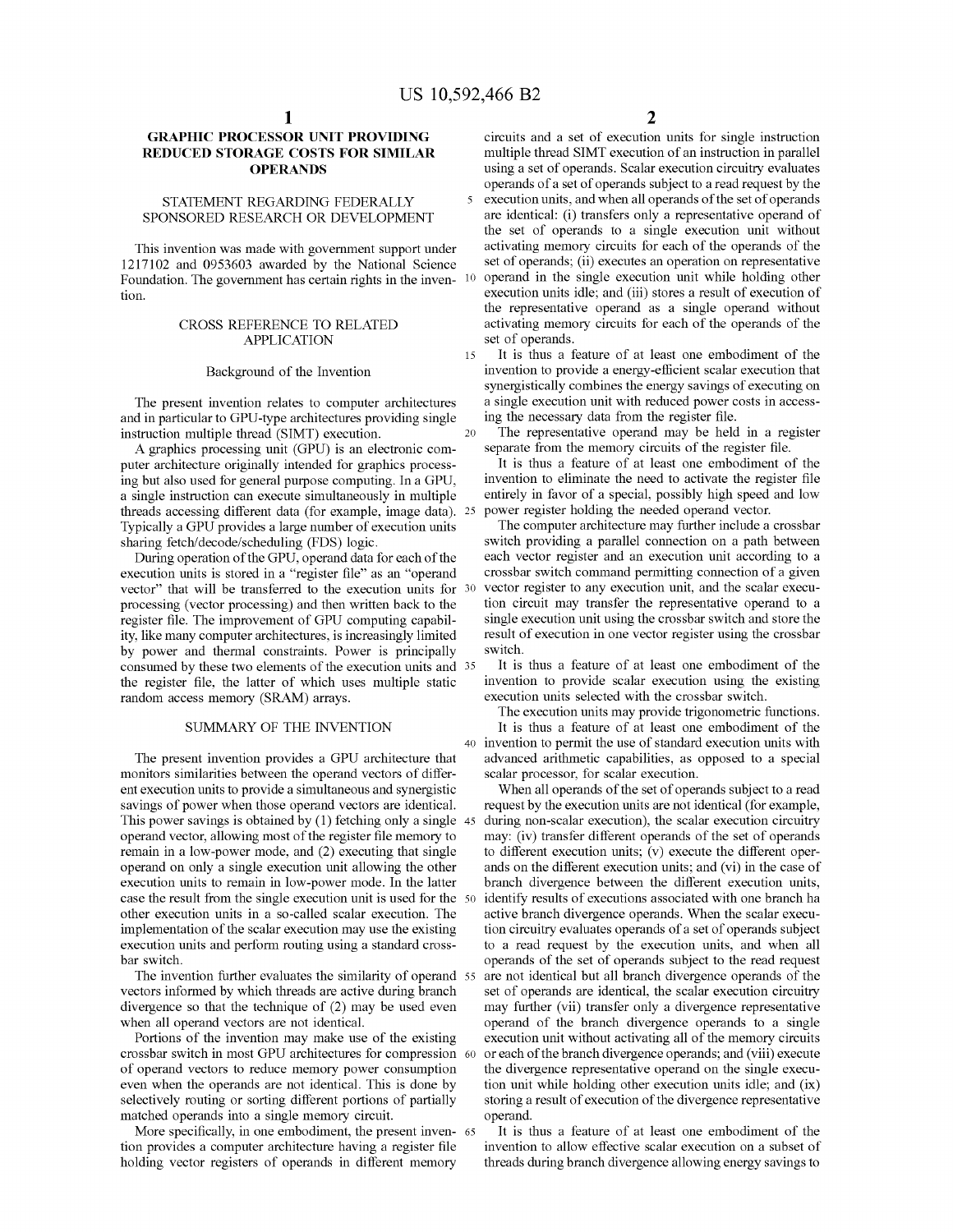be obtained during branch divergence operations, such as have been determined by the inventors to be frequent.

The result of the execution of the divergence representative operand maybe stored in multiple vector registers in different memory circuits.

It is thus a feature of at least one embodiment of the invention to eliminate the compression during the storage stage during branch divergence to greatly simplify encoding circuitry.

Alternatively or in addition the scalar execution circuitry may: (iv) evaluate operands being written to the register file across a set of operands to identify identical and nonidentical portions of those operands of the set of operands and route any non-identical portions preferentially into one memory circuit using a crossbar switch; (v) in response to a request for reading a set of operands by the execution units from the register file, where those operands include routed non-identical portions, activate a memory circuit holding the routed non-identical portions and not all of the memory 20 circuits holding the set of operands; and (vi) provide the previously routed non-identical portions to multiple execution units.

invention to provide greater power efficiency in the register <sup>25</sup> file through a sorting process making use of the existing crossbar circuitry of the GPU.

The scalar execution circuitry may include combiner circuitry combining the sorted non-identical portions with corresponding identical portions to reconstruct the set of operands for multiple execution units.

It is thus a feature of at least one embodiment of the invention to reconstruct compressed operand data to allow normal operation without modification of the execution 35 units.

These particular objects and advantages may apply to only some embodiments falling within the claims and thus do not define the scope of the invention.

# BRIEF DESCRIPTION OF THE DRAWINGS

FIG. **1** is a simplified block diagram of a graphic processing unit showing the register file holding operand vectors which may be communicated to and from a set of 45 execution units by means of a crossbar switch and furthering showing a scalar execution circuit of the present invention including an encoder and decoder;

FIG. **2** is a flowchart showing encoding steps adopted by the present invention during a writeback of data from the execution units to the register files;

FIG. **3** is a representation of the graphics processor during a writeback of data from the execution units showing an encoding or routing of outputs from the execution units to the register file;

FIG. **4** is a figure similar to FIG. **3** showing a simplified register file after routing of the operand vectors of FIG. **3**  during a reading of the register file and showing the decoding of the register files;

FIG. **5** is a fragmentary view similar to FIG. **4** showing 60 the decoding process when all operand vectors are the same such as allows scalar execution;

FIG. **6** is a flowchart of the steps of scalar execution of FIG. **5;** 

FIG. **7** is a fragmentary view similar to FIG. **3** showing the encoding process when there has been branch divergence;

FIG. **8** is a fragmentary view of the flowchart of FIG. **6**  showing an expansion of a modification of that flowchart for branch divergence;

FIG. **9** is a figure similar to that of FIG. **1** showing duplication of the scalar execution circuitry of the present invention to operate on different portions of the register file to increase the opportunities for scalar execution.

### DETAILED DESCRIPTION OF THE PREFERRED EMBODIMENT

Referring now to FIG. **1,** a GPU system **10** of the present invention may provide a register file **12** having multiple logical banks **14** each using multiple memory circuits **16**  such as SRAM. The memory circuit **16** may be individually controlled during data access for reading and writing to move between a low and high power mode state, the low-power mode state usable when data is not being accessed. Each bank may hold one or more multiple operand vectors **17.** 

The register file **12** may communicate its operand vectors **17** through a crossbar switch **18** and through a decoder **22** of scalar execution circuit **20** with the operand collector **24.**  It is thus a feature of at least one embodiment of the The operand collector **24,** in tum, provides the operand 25 vectors **17** to individual execution units **26.** Conversely, the execution units **26** may communicate operand vectors through the crossbar switch **18** and through encoder **21** of the scalar execution circuit **20** with the register file **12.** The scalar execution circuit **20** provides an encoder **21** and 30 decoder **22** as well as warp parameter register **23** and control logic circuitry **25** as will be discussed below.

> Each execution unit **26** may receive a corresponding operand vector **17** for parallel operation with other execution units **26** as part of a single instruction, multiple thread architecture (SIMT). As is understood in the art, SIMT execution generally provides that the execution units 26 sequentially execute on the respective operand vectors in lockstep and in parallel in the absence of a branch divergence. A branch divergence, caused by differences in the 40 results of branching instructions executed in different execution units (when the executing instruction receives different operands for the different execution units), temporarily interrupts this global lockstep execution in favor of lockstep execution of only a subset of the execution units branching in the same way (active threads).

The GPU system **10** may communicate through a bus system **28** with other computer elements, for example, those elements including a CPU, external memory, graphic displays, network ports, keyboards and the like which may be 50 used to load the register file **12** with starting data and to read values from the register file **12.** 

Generally, during operation of the GPU system **10,** data is sent to each execution unit **26** simultaneously from a set of operand vectors **17** of the register file **12** (the set of operand 55 vectors termed a warp) to given execution units **26** which operate on the data of the operand vectors **17** to produce a writeback vector that is then written back to the register file **12** to become results or new operand vectors **17** for later execution.

Referring now to also FIGS. **2** and **3** and **4,** writeback vector *29a-29d* may be received from the execution units **26**  at encoder **21** of the scalar execution circuit **20** as a result of the execution of previous values of operand vectors **17** by the execution units **26.** As indicated by process block **30** the 65 encoder will evaluate these writeback vectors *29a-29b* to identify common portions among different of the writeback vectors **29.**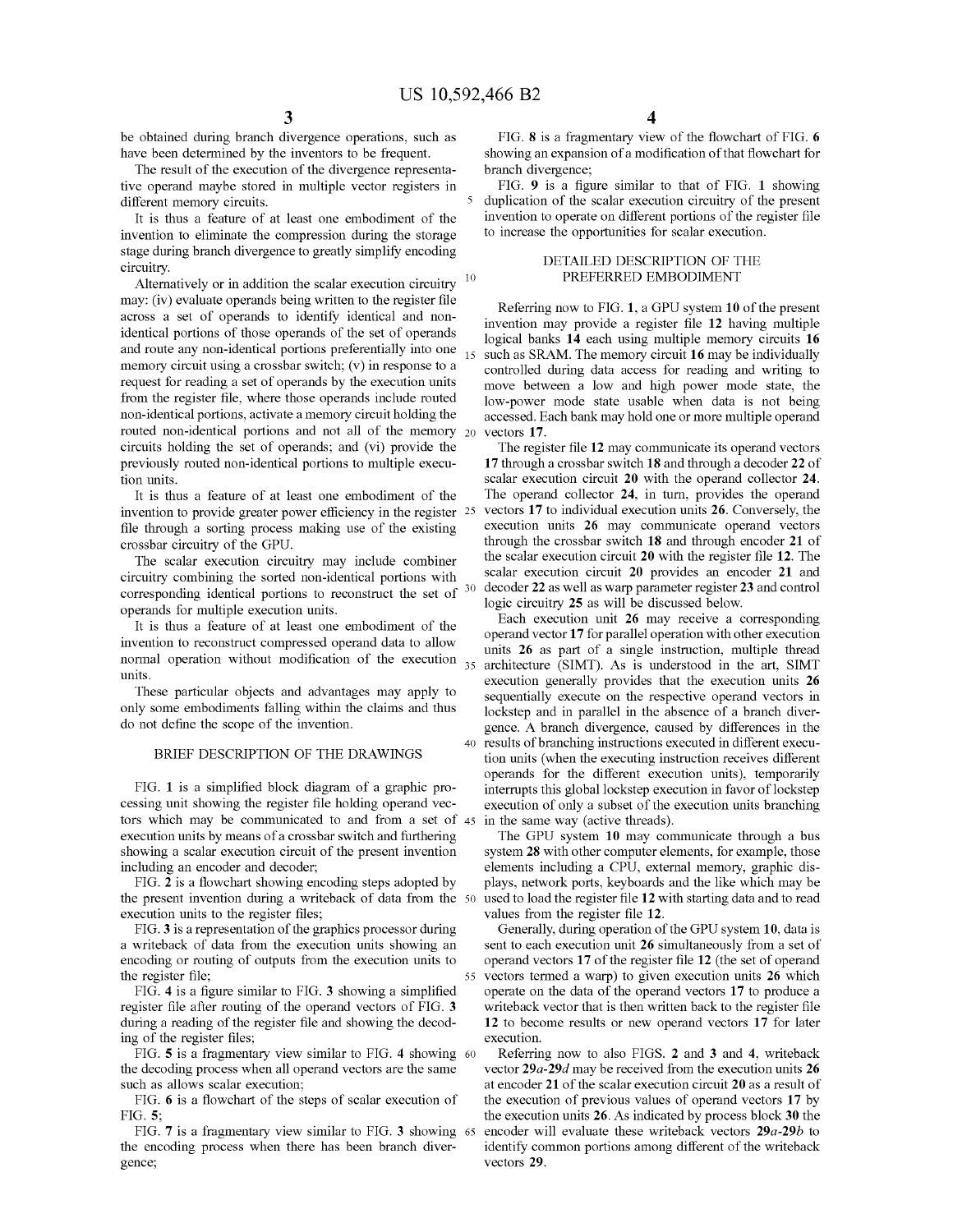In this example, the operand vectors **17** and writeback vector **29** will be considered to be made up of four bytes of data. The writeback vectors **29** from the different execution units **26** have some identical portions, notably the first three bytes of [A, B, C], and some different portions, in this case the last byte (typically the least significant byte) which varies among each of the write back vectors **29.** This last byte will be labeled [D] for writeback vector 29a, [E] for writeback vector  $29b$ , [F] for writeback vector  $29c$  and [G] for writeback vector *29d.* 

As indicated by process block **35,** the identical portions of the writeback vector 29 [A, B, C] are saved in a portion of a warp parameter register **23** designated the base value register (BVR) **34** as indicated by process block **32.** The warp parameter register **23** may provide for a different entry for each warp with the entry indexed to that warp

A second portion of the warp parameter register **23,**  designated the encoding bit register (EBR) **36,** then receives a first mask  $[1, 1, 1, 0]$  indicating which portions of the  $20$ writeback vectors **29** are common to each other (using a value of 1) and which portions of the writeback vectors 29 differ from each other (using a value of 0).

This value of the EBR **36** is provided to the crossbar switch **18** which routes portions of each writeback vector **29** <sup>25</sup> according to the detected commonality of the data. In this case, the least significant bits of the writeback vectors **29**  (the only differing portions) will be written to a single operand vector **17a** stored in a single memory circuit **16a** of the register file  $12$  as  $[D, E, F, G]$ . The order of the 30 non-identical portions of the writeback vector **29** in the operand vectors **17** *a* will be according to the order of the execution units **26** producing that data so as to allow the encoded values in operand vector 17*a* to be later decoded as discussed below. The common portions of the writeback 35 vector **29** having been saved in the BVR **34** need not be stored. Note that this writeback requires activation only of a single memory circuit **16a,** and memory circuit **16b** may remain in a low power state.

The operation of the encoder **21** in this regard simply 40 evaluates similarities among the writeback vectors **29,** for example, by doing a byte-wise assessment of each byte of each writeback vector **29,** and if they are equal placing a **1**  in the corresponding portion of the EBR **36** and writing the value of common bytes among the writeback vectors **29** to 45 the BVR **34.** When the number of bytes that are different among the writeback vector **29** exceeds that which can be held by a single operand vector **17,** additional operand vectors **17** may be used preferably in the same memory circuits **16.** 50 operand vector **17a** and **17d.** These active threads (of

Referring now to FIG. **4,** when the data stored in a warp **40** is requested by the execution units **26,** the warp parameter register **23** for that warp is interrogated to see whether the operand vectors **17** of the warp **40** include redundant data. In particular, EBR **36** is reviewed to control the crossbar switch **18** to route the non-common portions of the warp **40** to a set of multiplexers **42** contained in the decoder **22** and associated with each execution unit **26.** The multiplexer **42** for each execution unit **26** will receive a different byte of operand vectors 17*a* corresponding to the portion of 60 the warp **40** associated with the given execution unit **26.** The remaining bytes are obtained from the BVR **34** and are assembled together to reconstruct the values of the writeback vector **29** previously stored in the register file **12.** In this case, the operand vector **17a** provides the least signifi- 65 cant bytes [D, E, F, G] which are assembled by the multiplexers **42** to the common bytes [A, B, CJ taken from the

**5 6** 

BVR **34.** The process of reading operand vector **17a** need only activate a single memory circuit **16a,** thus saving power in the register file **12.** 

Referring now to FIGS. **5** and **6,** the encoding system of the present invention has particular power savings benefit when the warp parameter register **23** and, in particular, the EBR **36** indicate that the operand vectors **17** needed by each execution unit **26** are identical. In this case, there is no need to access the register file **12** at all or to activate any of the 10 memory circuits **16.** Instead, when the EBR **36** indicates that all of the operand vectors for the warp **40** are identical [ 1, 1, 1, lJ as indicated by process block **44** of FIG. **6,** the necessary data for each execution unit **26** is taken directly from the BVR **34** (holding [A, B, C, DJ) as indicated by 15 process block **46.** Here, however, the logic circuitry **25** does not distribute the value of the BVR **34** to each of the multiplexers **42** but instead provides the data of the BVR **34**  to a single multiplexer **42** and a single execution unit **26** for scalar execution. This single execution unit **26** executes the operand of the BVR **34** alone, with the remaining execution units **26** deactivated for power conservation per process block **48.** In this way there is substantial savings both in the execution units **26** and in the register file **12.** 

Referring again to FIG. 3, at the time of writeback of the results from that single execution unit **26,** the logic circuitry **25** overrides the comparison process of the encoder **21** to write the EBR **36** with a value indicating all of the writeback vectors are equal  $[1, 1, 1, 1]$  resulting in the writeback vector **29** being stored exclusively to the BVR **34,** again without activation of the memory circuits **16** for substantial power savings. This writeback is indicated by process block **50.** 

Referring now to FIGS. **7** and **8,** during the execution of different operand vectors  $17a-17d$  by the execution units  $26$ , a branch divergence may occur in which the control flow of the threads among different execution units **26** diverges, for example, because of different branch paths being taken in the execution of a single instruction on different execution units **26,** in light of the different operand vectors **17** received by the different execution units. In the depicted example, only two of the execution units, execution unit *26a* and execution unit *26d,* may execute to produce writeback vector *29a* and *29d,* and execution units *26b* and *26d* may be stalled. The normal comparison process of the encoder **21,**  in this case, is not meaningful because of the failure to have comparison values for write back vectors *29b* and **29c.** In this case, the logic circuitry **25** suppresses the encoding of the writeback vectors *29a* and *29d* (that is logic circuitry **25**  causes writing each of these writeback vectors *29a* and *29d*  to the register file **12** without modification to separate execution units *26a* and **26d)** producing writeback vectors *29a* and *29d* are identified in a mask **52** which may be stored in place of the BVR **34.** For example, the bits of the mask **52** may be 1 when the corresponding thread is active and 0 when the corresponding thread is inactive. The data normally stored in the BVR **34** is not required because there is no encoding or compressing of the writeback vector **29.**  Therefore this storage space may be used for the mask **52.**  In addition the EBR **36** is marked to indicate that a branch diversion occurred, for example, indicated by the letter D in the EBR value **36.** This indication will be used when the data is again recalled by the execution units **26.** 

While there is no compression of the writeback vector **29**  in this example of branch divergence, it will be appreciated that when the warp **40** associated with warp parameter register **23** for this data that was just generated is next provided to the execution units **26,** the operand vectors **17** *a*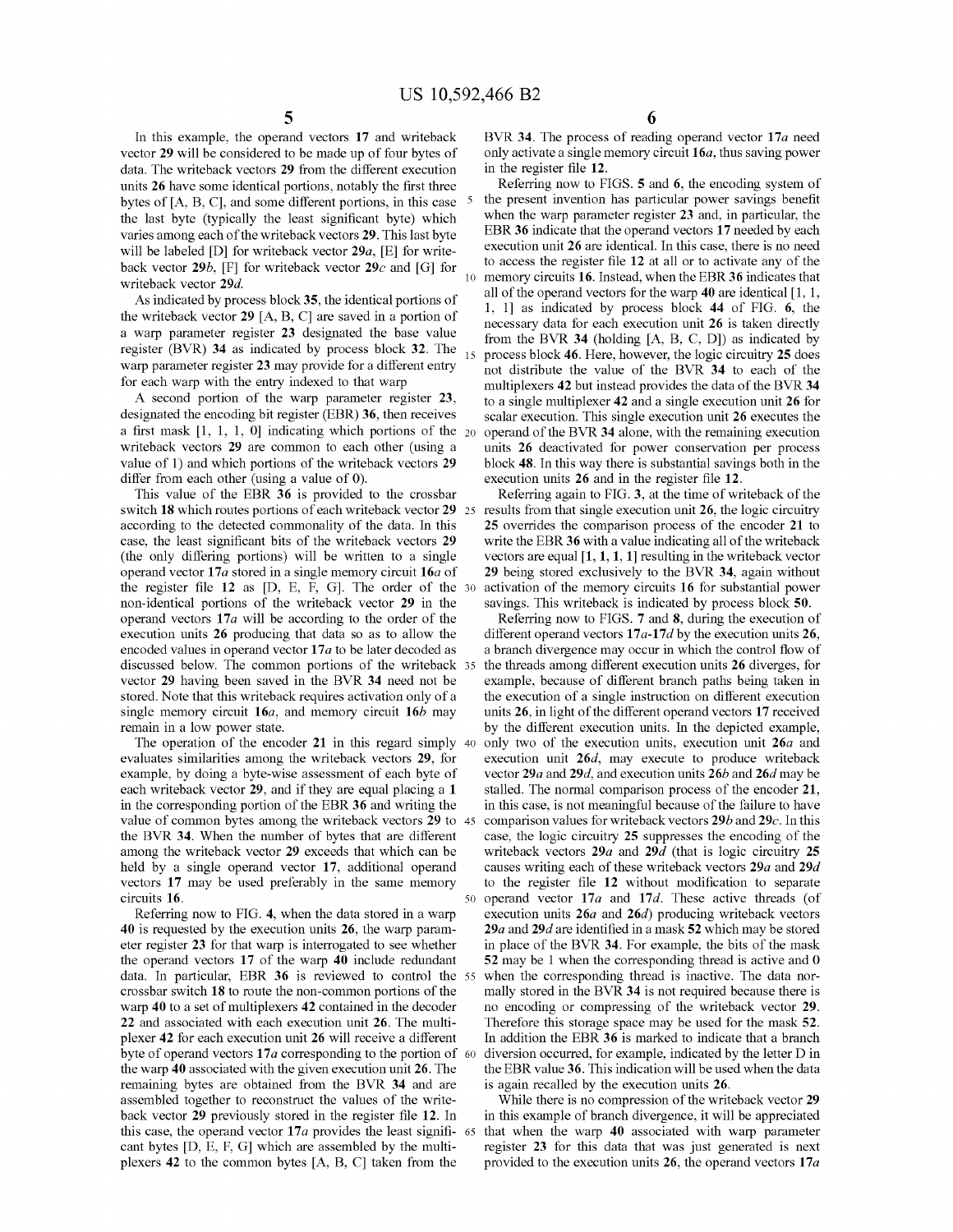and **17b** for the active threads will be identical and hence could be executed in scalar fashion by one execution unit **26.**  This state is determined by using the mask **52** to filter the EBR value **36** to check for equivalence only in the active threads. That is, whether the threads are identical as indicated in the EBR **36** is considered only for those threads marked with a **1** in the mask **52.** 

Thus, as shown in FIG. **8,** the previously described process block **44** of FIG. **2** may be expanded as process block 44' to consider only active threads rather than whether 10 all threads have equal operand vectors. In this way, scalar execution can be exploited in common situations of branch divergence, greatly increasing the efficiency that can be gained from this technique.

This technique which selectively encodes or does not 15 encode data depending on whether the threads are divergent or not can create a situation where branch diversion instructions must update a value of an encoded operand vector **17.**  This can be detected by examining the active mask **52,** and when such a case occurs, the GPU system **10** may imple- 20 ment a special register-to-register move instruction to retrieve and decode the encoded operand vector **17** and store it back into the register file **12** without encoding it.

Referring now to FIG. **9,** the opportunities for scalar execution can be increased by dividing scalar execution 25 circuit 20 into two (or more) portions each containing duplicate encoders **21,** decoders **22,** and warp parameter register **23,** that may in tum deal independently with respective portions of the register file **12,** that is, each dealing with a subset of the warp of operand vector **17.** By subdividing 30 the operand vectors **17** into smaller groupings, the potential that all operand vectors **17** are the same is increased, thus increasing the opportunity for scalar execution.

Certain terminology is used herein for purposes of reference only, and thus is not intended to be limiting. For 35 example, terms such as "upper", "lower", "above", and "below" refer to directions in the drawings to which reference is made. Terms such as "front", "back", "rear", "bottom" and "side", describe the orientation of portions of the component within a consistent but arbitrary frame of refer- <sup>40</sup> ence which is made clear by reference to the text and the associated drawings describing the component under discussion. Such terminology may include the words specifically mentioned above, derivatives thereof, and words of similar import. Similarly, the terms "first", "second" and 45 other such numerical terms referring to structures do not imply a sequence or order unless clearly indicated by the context.

When introducing elements or features of the present disclosure and the exemplary embodiments, the articles "a", 50 "an", "the" and "said" are intended to mean that there are one or more of such elements or features. The terms "comprising", "including" and "having" are intended to be inclusive and mean that there may be additional elements or features other than those specifically noted. It is further to be 55 understood that the method steps, processes, and operations described herein are not to be construed as necessarily requiring their performance in the particular order discussed or illustrated, unless specifically identified as an order of performance. It is also to be understood that additional or 60 representative operand is held in a register separate from the alternative steps may be employed.

References to "a microprocessor" and "a processor" or "the microprocessor" and "the processor," can be understood to include one or more microprocessors that can communicate in a stand-alone and/or a distributed environ- 65 ment(s), and can thus be configured to communicate via wired or wireless communications with other processors,

**7 8** 

where such one or more processor can be configured to operate on one or more processor-controlled devices that can be similar or different devices. Furthermore, references to memory, unless otherwise specified, can include one or more 5 processor-readable and accessible memory elements and/or components that can be internal to the processor-controlled device, external to the processor-controlled device, and can be accessed via a wired or wireless network.

It is specifically intended that the present invention not be limited to the embodiments and illustrations contained herein and the claims should be understood to include modified forms of those embodiments including portions of the embodiments and combinations of elements of different embodiments as come within the scope of the following claims. All of the publications described herein, including patents and non-patent publications, are hereby incorporated herein by reference in their entireties.

What we claim is:

- **1.** A computer architecture comprising:
- a register file holding vector registers of operands in different memory circuits;
- a set of execution units for SIMT execution of an instruction in parallel using a set of operands; and
- scalar execution circuitry evaluating operands of a set of operands subject to a read request by the execution units, and when all operands of the set of operands are identical;
- (i) transferring only a representative operand of the set of operands to a single execution unit without activating memory circuits for each of the operands of the set of operands;
- (ii) executing an operation on the representative operand on the single execution unit while holding other execution units idle; and
- (iii) storing a result of the execution of the representative operand as a single operand without activating memory circuits for each of the operands of the set of operands; wherein the scalar execution circuitry further:
- (iv) evaluates operands being written to the register file across a set of operands to identify identical and non-identical portions of those operands of the set of operands and sorts any non-identical portions preferentially into one memory circuit using a crossbar switch and separately sorts a representative identical portion into a storage location different from the one memory circuit;
- (v) in response to a request for reading a set of operands by the execution units from the register file where those operands include sorted non-identical portions, activates a memory circuit holding the sorted non-identical portions and not all of the memory circuits holding the set of operands and combining each sorted non-identical portion with the representative portion to provide reconstructed operands; and
- (vi) provides the reconstructed operands to multiple of the execution units.

**2.** The computer architecture of claim **1** wherein the memory circuits of the register file.

**3.** The computer architecture of claim **1** further including a crossbar switch providing a parallel connection on a path between the register file and the execution units according to a crossbar switch command permitting connection of a given vector register to any execution unit and wherein the scalar execution circuit transfers the representative operand to a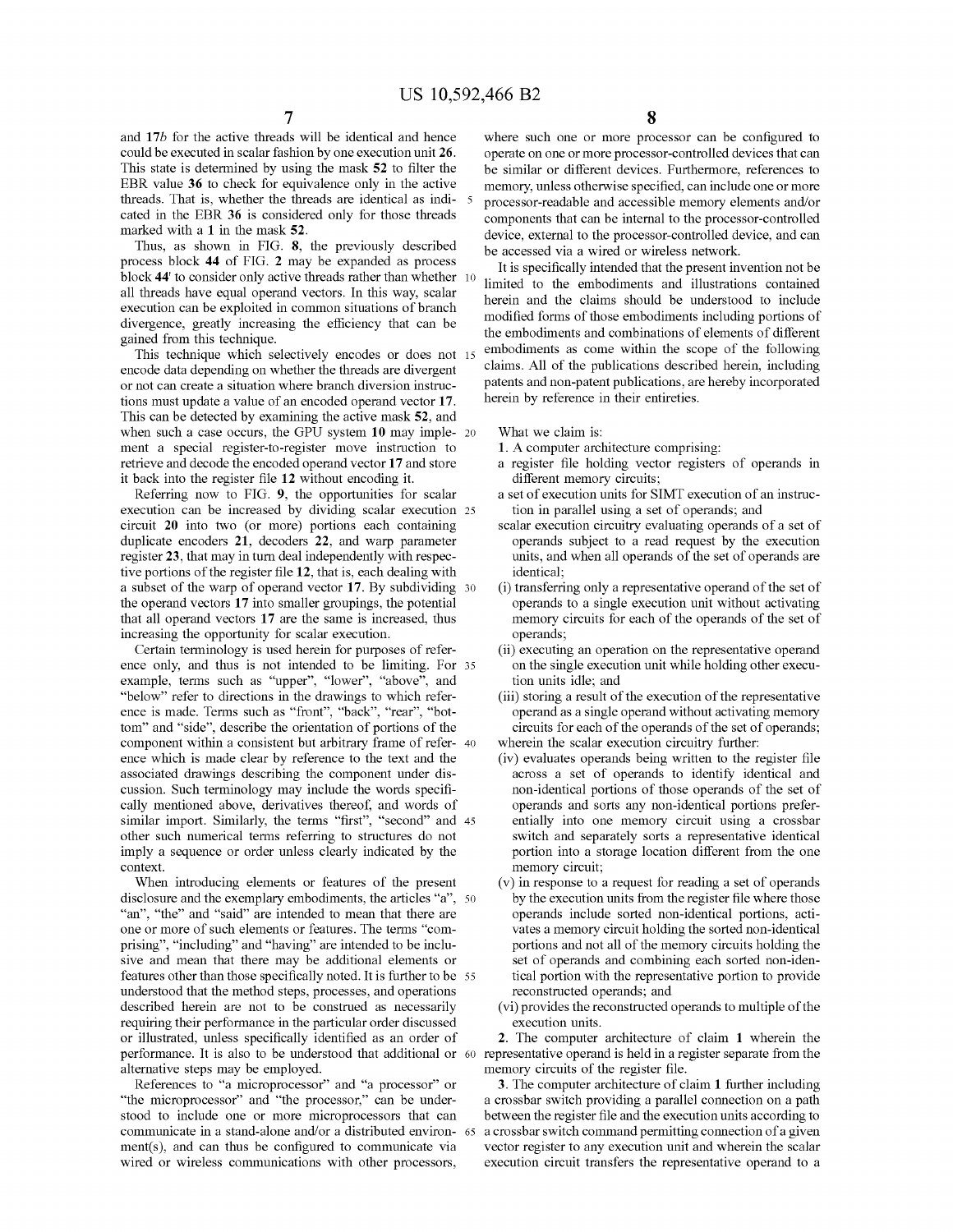single execution unit using the crossbar switch and stores the result of execution in one vector register using the crossbar switch.

**4.** The computer architecture of claim **3** wherein the execution units provide trigonometric functions.

**5.** The computer architecture of claim **1** wherein the scalar execution circuitry, when all operands of the set of operands subject to a read request by the execution units are not identical;

- 
- (v) executes the different operands on the different execution units;
- (vi) in a case of branch divergence between the different  $_{15}$ execution units, identifies results of executions associated with one branch as active branch divergence operands;
- wherein when the scalar execution circuitry evaluates operands of a set of operands subject to a read request  $_{20}$ by the execution units, and when all operands of the set of operands subject to the read request are not identical but all branch divergence operands of the set of operands are identical:
- (vii) transfers only a divergence representative operand of the branch divergence operands of the set of operands to a single execution unit without activating memory circuits for each of the operands of the set of operands or each of the branch divergence operands of the set of operands;
- (viii) executes the divergence representative operand on the single execution unit while holding other execution units idle; and
- (ix) stores a result of execution of the divergence representative operand.

**6.** The computer architecture of claim **5** wherein the result of the execution of the divergence representative operand is stored in multiple vector registers in different memory circuits.

**7.** The computer architecture of claim **1** wherein the scalar execution circuitry includes combiner circuitry combining the sorted non-identical portions with the representative identical portion to produce the set of reconstructed operands for multiple execution units and wherein the storage location provides a mask mapping bits of the sorted non-45 identical portions and representative identical portion to each reconstructed operand.

**8.** The computer architecture of claim **7** wherein the scalar execution circuitry further includes an encoding register separate from the register file holding a copy of the identical 50 portions of the operands for combining with the sorted non-identical portions.

- **9.** A computer architecture comprising:
- a register file holding vector registers of multiple operands in different memory circuits;

55

- a set of execution units for SIMT execution of an instruction in parallel using a set of operands;
- a crossbar switch providing a parallel connection of banks of the register file to execution units according to a crossbar switch command permitting connection of a 60 vector register to any execution unit; and
- scalar execution circuitry:
- (i) evaluating operands being written to the register file across a set of operands to identify identical and non-identical portions of those operands of the set of 65 operands and controlling the crossbar switch to route any non-identical portions preferentially into one

memory circuit and sort a representative identical portion into a storage location different from the one memory circuit; and

(ii) in response to a request for reading a set of operands by the execution units from the register file where those operands include routed non-identical portions, activate a memory circuit holding the routed non-identical portions and combining each routed non-identical portion with the representative portion to provide recon- (iv) transfers different operands of the set of operands to  $10$  structed operands to multiple of the execution units.

different execution units; **10.** The computer architecture of claim **9** wherein the scalar execution circuitry further controls the crossbar switch to reroute the any non-identical portions from one bank to multiple execution units.

> **11.** The computer architecture of claim **10** wherein the scalar execution circuitry includes combiner circuitry combining the rerouted non-identical portions with the representative identical portions to reconstruct the set of operands for multiple execution units and wherein the storage location provides a mask mapping bits of the sorted non-identical portions and representative identical portion to each reconstructed operand.

> **12.** The computer architecture of claim **9** wherein the scalar execution circuitry further includes an encoding register separate from the register file for holding the representative identical portion of the operands combined with the rerouted non-identical portions.

> **13.** The computer architecture of claim **9** wherein the scalar execution circuit includes an encoding register recording for each operand which portions are identical and which portions are non-identical and wherein the encoding register is written to when the operands are written to the register file and the written value in the encoding register is used when the operands are read from the register file for control of the crossbar switch.

> **14.** The computer architecture of claim **9** wherein the scalar execution circuitry further controls the execution units to execute only a single operand on a single execution unit when an evaluation of operands across the set of operands indicates that there are no non-identical portions.

> **15.** The computer architecture of claim **9** wherein the scalar execution circuit detects branch divergence in the execution of the execution units to block controlling crossbar switch to route any non-identical portions preferentially into one bank.

> **16.** The computer architecture of claim **9** wherein the scalar execution circuitry detects a subset of active execution units after a branch divergence to control subsequent operation of the execution units to execute only a single operand on a single execution unit when an evaluation of operands across the set of operands indicates that there are no non-identical portions in the portion associated with execution units that were active.

> **17.** The computer architecture of claim **9** wherein the execution units provide trigonometric functions.

> **18.** The computer architecture of claim **9** wherein the scalar execution circuit detects branch divergence in the execution of the execution units to control the crossbar switch to not route non-identical portions while there is divergence.

> **19.** A method of executing programs on a computer architecture having:

- a register file holding vector registers of operands in different memory circuits;
- a set of execution units for SIMT execution of an instruction in parallel using a set of operands;